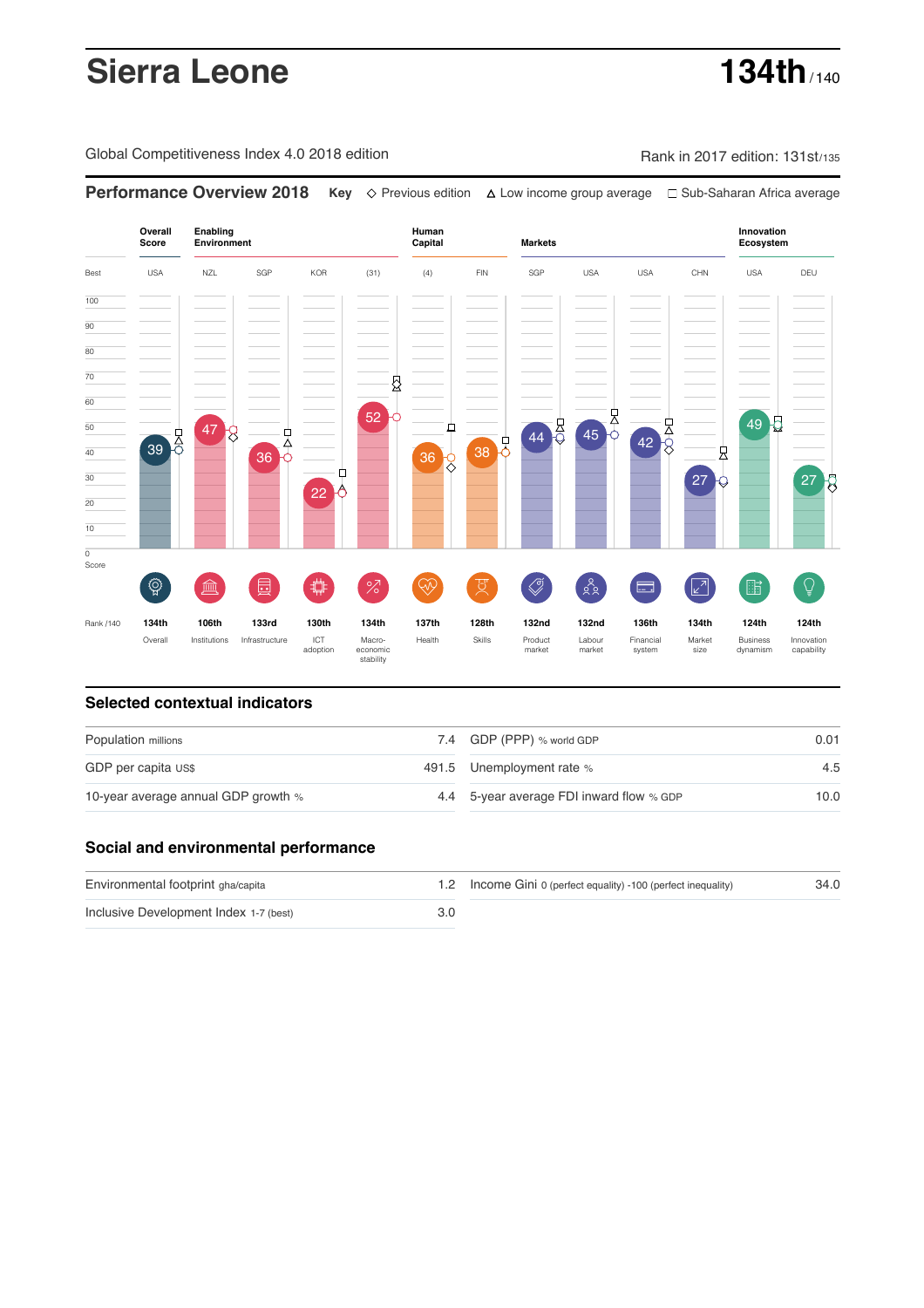# **Sierra Leone 134th**/140

| <b>Index Component</b>                                                   | Value          | Score *                  | Rank/140 | <b>Best Performer</b>       |
|--------------------------------------------------------------------------|----------------|--------------------------|----------|-----------------------------|
| Pillar 1: Institutions 0-100 (best)                                      |                | 46.9 ↑                   | 106      | <b>New Zealand</b>          |
| 1.01 Organized crime 1-7 (best)                                          | 3.9            | 48.5 ↓                   | 113      | Finland                     |
| 1.02 Homicide rate /100,000 pop.                                         | 1.7            | $95.9 =$                 | 55       | Multiple (9)                |
| 1.03 Terrorism incidence 0 (very high) -100 (no incidence)               | 99.9           | 99.9 $\sqrt{ }$          | 65       | Multiple (24)               |
| 1.04 Reliability of police services 1-7 (best)                           | 3.5            | 42.2 ↑                   | 106      | Finland                     |
| 1.05 Social capital 0-100 (high)                                         | 55.7           | 55.7 个                   | 34       | Australia                   |
| 1.06 Budget transparency 0-100 (best)                                    | 34.6           | $34.6 =$                 | 116      | Multiple (2)                |
| 1.07 Judicial independence 1-7 (best)                                    | 3.2            | 36.9 ↑                   | 94       | Finland                     |
| 1.08 Efficiency of legal framework in challenging regulations 1-7 (best) | 2.9            | 31.5 $\uparrow$          | 94       | Finland                     |
| 1.09 Freedom of the press 0-100 (worst)                                  | 30.0           | 70.0 ↑                   | 64       | Norway                      |
| 1.10 Burden of government regulation 1-7 (best)                          | 3.4            | 40.7 ↑                   | 68       | Singapore                   |
| 1.11 Efficiency of legal framework in settling disputes 1-7 (best)       | 3.5            | 40.9 ↑                   | 83       | Singapore                   |
| 1.12 E-Participation Index 0-1 (best)                                    | 0.41           | 41.0 ↑                   | 113      | Multiple (3)                |
| 1.13 Future orientation of government 1-7 (best)                         | 3.3            | 38.4 ↑                   | 94       | Singapore                   |
| 1.14 Incidence of corruption 0-100 (best)                                | 30.0           | $30.0 =$                 | 109      | New Zealand                 |
| 1.15 Property rights 1-7 (best)                                          | 3.8            | 46.5 ↑                   | 109      | Finland                     |
| 1.16 Intellectual property protection 1-7 (best)                         | 3.6            | 43.1 $\uparrow$          | 103      | Finland                     |
| 1.17 Quality of land administration 0-30 (best)                          | 6.5            | $21.7 =$                 | 128      | Singapore                   |
| 1.18 Strength of auditing and reporting standards 1-7 (best)             | 3.4            | 40.3 $\sqrt{ }$          | 130      | Finland                     |
| 1.19 Conflict of interest regulation 0-10 (best)                         | 6.7            | $67.0 =$                 | 32       | Multiple (2)                |
| 1.20 Shareholder governance 0-10 (best)                                  | 4.3            | $43.0 =$                 | 100      | Kazakhstan                  |
| 員<br>Pillar 2: Infrastructure 0-100 (best)                               |                | $36.3$ ^                 | 133      | Singapore                   |
| 2.01 Road connectivity index 0-100 (best)                                | 57.4           | $57.4 =$                 | 82       | <b>United States</b>        |
| 2.02 Quality of roads 1-7 (best)                                         | 3.6            | 42.8 ↑                   | 87       | Singapore                   |
| 2.03 Railroad density km of roads/square km                              | n/a            | n/a                      | n/a      | Multiple (20)               |
| 2.04 Efficiency of train services 1-7 (best)                             | 2.3            | $21.1 +$                 | 106      | Switzerland                 |
| 2.05 Airport connectivity score                                          | 133.6          | 4.8 $\downarrow$         | 139      | Multiple (8)                |
| 2.06 Efficiency of air transport services 1-7 (best)                     | 2.9            | $31.3 +$                 | 133      | Singapore                   |
| 2.07 Liner Shipping Connectivity Index 0-157.1 (best)                    | 8.3            | $8.3$ ↑                  | 92       | Multiple (4)                |
| 2.08 Efficiency of seaport services 1-7 (best)                           | 3.0            | $33.9 +$                 | 108      | Singapore                   |
| 2.09 Electrification rate % pop.                                         | 8.9            | 8.9 $\sqrt{ }$           | 139      | Multiple (66)               |
| 2.10 Electric power transmission and distribution losses % output        | n/a            | 77.0 ↓                   | n/a      | Multiple (9)                |
| 2.11 Exposure to unsafe drinking water % pop.                            | 45.1           | $56.0 \text{ } \Upsilon$ | 137      | Multiple (23)               |
| 2.12 Reliability of water supply 1-7 (best)                              | 2.8            | 29.2 ↑                   | 122      | Switzerland                 |
|                                                                          | $\overline{a}$ | $22.4$ ↑                 | 130      |                             |
| Pillar 3: ICT adoption 0-100 (best)                                      |                |                          |          | Korea, Rep.                 |
| 3.01 Mobile-cellular telephone subscriptions /100 pop.                   | 84.9           | $70.7 =$                 | 116      | Multiple (68)               |
| 3.02 Mobile-broadband subscriptions /100 pop.                            | 20.4           | n/a                      | 125      | <b>United Arab Emirates</b> |
| 3.03 Fixed-broadband Internet subscriptions /100 pop.                    | 0.0            | 0.0                      | 140      | Switzerland                 |
| 3.04 Fibre Internet subscriptions /100 pop.                              | n/a            | n/a                      | n/a      | Korea, Rep.                 |
| 3.05 Internet users % pop.                                               | 11.8           | 11.8 ↑                   | 133      | Iceland                     |
| ℅<br>Pillar 4: Macroeconomic stability 0-100 (best)                      |                | 52.3 $\downarrow$        | 134      | Multiple (31)               |
| 4.01 Inflation annual % change                                           | 14.8           | 70.1 ↓                   | 131      | Multiple (74)               |
| 4.02 Debt dynamics 0-100 (best)                                          | 34.5           | $34.5 +$                 | 132      | Multiple (36)               |
| Ųу.<br>Pillar 5: Health 0-100 (best)                                     |                | $36.3 \uparrow$          | 137      | Multiple (4)                |
| 5.01 Healthy life expectancy years                                       | 51.6           | $36.3$ ↑                 | 136      | Multiple (4)                |
| 섯<br>Pillar 6: Skills 0-100 (best)                                       |                | 38.1 $\downarrow$        | 128      | <b>Finland</b>              |
| 6.01 Mean years of schooling Years                                       | 4.0            | $26.7 =$                 | 127      | Finland                     |
| 6.02 Extent of staff training 1-7 (best)                                 | 3.3            | 38.8 个                   | 123      | Switzerland                 |
| 6.03 Quality of vocational training 1-7 (best)                           | 3.2            | 36.2 $\sqrt{ }$          | 126      | Switzerland                 |
| 6.04 Skillset of graduates 1-7 (best)                                    | 3.6            | 43.4 1                   | 104      | Switzerland                 |
| 6.05 Digital skills among population 1-7 (best)                          | 3.2            | 35.9 $\uparrow$          | 128      | Sweden                      |
| 6.06 Ease of finding skilled employees 1-7 (best)                        | 3.5            | 41.6 ↑                   | 116      | <b>United States</b>        |
| 6.07 School life expectancy Years                                        | 9.5            | $52.8 =$                 | 126      | Multiple (9)                |
| 6.08 Critical thinking in teaching 1-7 (best)                            | 3.2            | $36.2$ ↑                 | 85       | <b>United States</b>        |
| 6.09 Pupil-to-teacher ratio in primary education Ratio                   | 37.3           | $31.7 +$                 | 118      | Multiple (6)                |
|                                                                          |                |                          |          |                             |